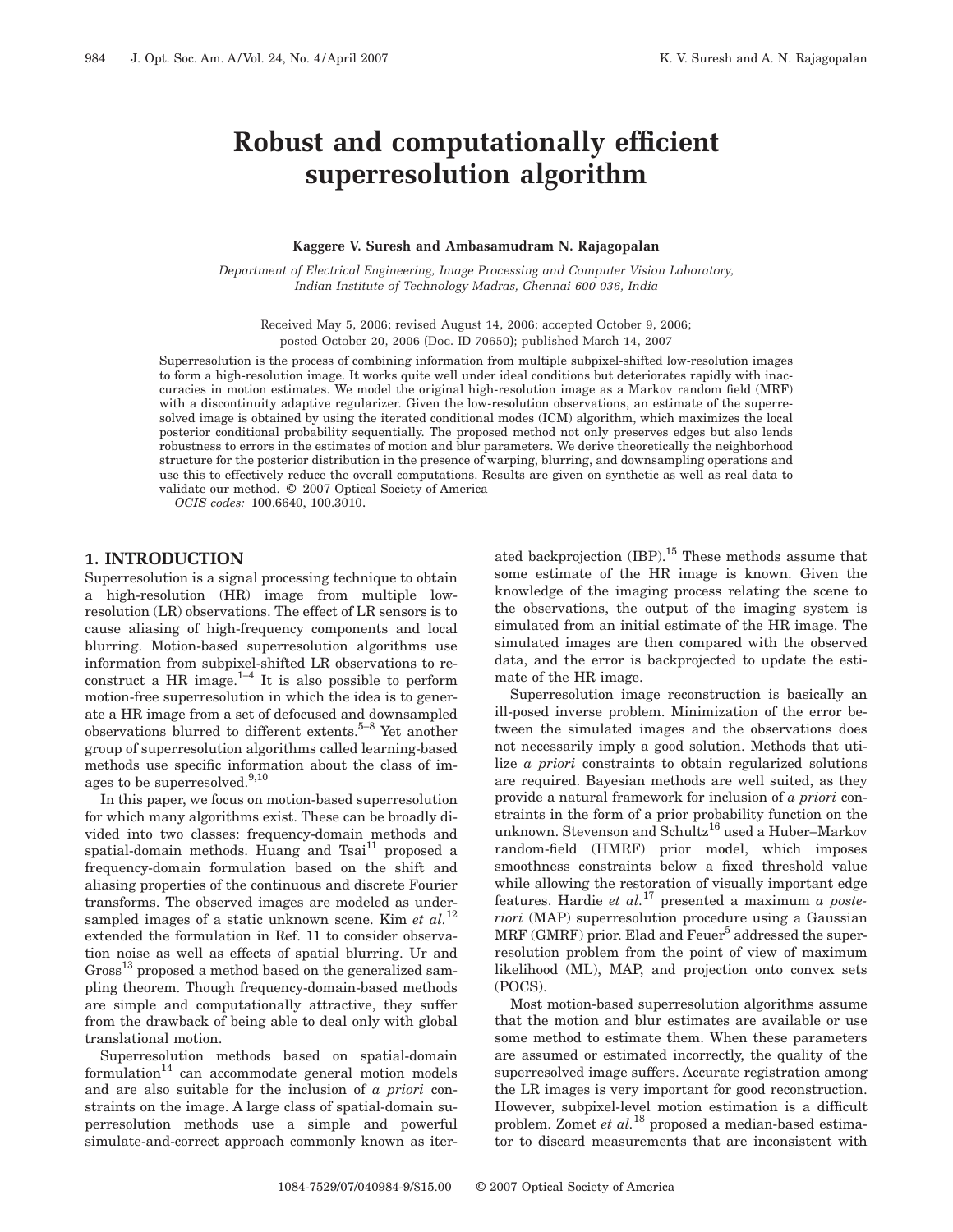the imaging model. Lee and Kang<sup>19</sup> proposed a regularized adaptive algorithm in which the registration error noise is modeled as Gaussian. Farsiu *et al.*<sup>20</sup> proposed an alternate approach using  $L_1$  norm minimization and a regularization prior. In Refs. 16 and 17 noise due to motion error is incorporated as *a priori* information within the smoothness prior and MAP estimation is used to obtain the solution.

In this paper, we present a computationally efficient method for superresolution using a discontinuity adaptive MRF (DAMRF) model. Our motivation behind using an MRF model for the original HR image is to provide robustness to errors in motion and blur estimates. A discontinuity adaptive (DA) regularizer is proposed in which the degree of interaction between pixels across edges is adjusted adaptively to preserve discontinuities. In a genuine MRF algorithm, no two neighboring sites should be updated simultaneously.<sup>21</sup> We derive the MAP estimate of the original image using the iterated conditional modes  $(ICM)^{2\tilde{2}}$  algorithm, which maximizes the local conditional probabilities sequentially. However, such an update procedure is computationally very intensive. To address this issue, we prove an important theorem that, given the observations, the posterior distribution is Markov for the motion superresolution problem and formally derive the exact posterior neighborhood structure. The novelty of this theorem lies in the fact that it enables us to propose a computationally efficient ICM algorithm for superresolution. The performance of the proposed method is found to be superior to existing methods in not only preserving edges but also lending robustness in the presence of errors in the estimates of motion and blur parameters.

The paper is organized as follows: In section 2, we discuss MAP formulation of the superresolution problem. Section 3 describes a DAMRF prior. In Section 4, we propose minimization using the ICM algorithm. We derive the exact posterior neighborhood structure and show how locality can be used for computational speedup. Experimental results are given in Section 5, while section 6 concludes the paper.

### **2. MAP FORMULATION**

The sources of degradations during the process of acquisition of a sequence of LR images can be divided into three parts: geometric transformation, blur, and downsampling. The geometric transformation of the original image is usually assumed to be simple translational motion. The blurring can be due to camera (defocus blur) and relative motion between object and camera (motion blur). The relationship between a lexicographically ordered LR observation and the original HR image is given by

$$
\underline{y_r} = DH_r^{\text{cam}} W_r H_r^{\text{mot}} \underline{x} + \underline{n_r}, \qquad 1 \leq r \leq m, \tag{1}
$$

where

- $\mathfrak{X}$ : Original HR image  $(N_1N_2 \times 1)$ .
- $y_r$ : *r*th LR observation  $(M_1M_2 \times 1)$ .
- $\overline{D}$ : Downsampling matrix  $(M_1M_2 \times N_1N_2)$ .

•  $H_r^{\text{cam}}$ : Camera defocus blur matrix for *r*th frame  $(N_1N_2 \times N_1N_2)$ .

•  $W_r$ : Geometric warping matrix for *r*th frame  $(N_1N_2)$  $\times N_1\!N_2).$ 

• *Hr* mot: Motion blur matrix for *r*th frame *N*1*N*<sup>2</sup>  $\times N_1\!N_2).$ 

- $n_r$ : Noise in the *r*th frame.
- $\overline{m}$ : Number of LR observations.

Equation (1) can be expressed in matrix-vector form as

$$
\begin{pmatrix} y_1 \\ y_2 \\ \vdots \\ y_m \end{pmatrix} = \begin{pmatrix} DH_1^{\text{cam}} W_1 H_1^{\text{mot}} \\ DH_2^{\text{cam}} W_2 H_2^{\text{mot}} \\ \vdots \\ DH_m^{\text{cam}} W_m H_m^{\text{mot}} \end{pmatrix} x + \begin{pmatrix} n_1 \\ n_2 \\ \vdots \\ n_m \end{pmatrix}.
$$
 (2)

The MAP estimate of the superresolved image *x* given *m* LR images is

$$
\hat{\underline{x}} = \arg \max_{\underline{x}} \{ P(\underline{x} | \underline{y}_1, \dots, \underline{y}_m) \}.
$$
 (3)

Using Baye's rule, this can be rewritten as

$$
\hat{\underline{x}} = \arg \max_{\underline{x}} \left\{ \frac{P(\underline{y}_1, \dots, \underline{y}_m | \underline{x}) P(\underline{x})}{P(\underline{y}_1, \dots, \underline{y}_m)} \right\}.
$$
 (4)

Since the denominator is not a function of *x*,

$$
\hat{\underline{x}} = \arg \max_{\underline{x}} \{ P(\underline{y}_1, \dots, \underline{y}_m | \underline{x}) P(\underline{x}) \}.
$$
 (5)

Taking the logarithm of the posterior probability, the MAP estimate of  $x$  is given by

$$
\hat{\underline{x}} = \arg \max_{\underline{x}} \{ \log[P(\underline{y}_1, \dots, \underline{y}_m | \underline{x})] + \log P(\underline{x}) \}. \tag{6}
$$

The above MAP formulation allows us to incorporate prior knowledge about *x* for improving robustness during reconstruction.

# **3. DAMRF MODEL**

From Eq.  $(6)$ , we note that we must specify a prior probability density for the original HR image *X*. We model the superresolved image to be estimated as a MRF because it provides a foundation for the characterization of contextual constraints and the densities of the probability distributions of interacting features in images.

Let  $F$  be a random field over an  $N \times N$  lattice of sites  $L = (i,j): 1 \le i,j \le N$ . The random field *F* is said to be an MRF on  $L$  with respect to a neighborhood system  $\eta$  if

1. 
$$
P(F=f) > 0, \forall f \in \mathcal{F},
$$
  
\n2.  $P[F_{i,j} = f_{i,j} | F_{k,l} = f_{k,l}, \forall (k,l) \neq (i,j)] = P[F_{i,j} = f_{i,j} | F_{k,l} = f_{k,l}, (k,l) \in \eta_{i,j}],$ 

where  $\eta_{i,j}$  is the neighborhood of the site  $(i,j)$  and  $\mathcal F$  denotes the configuration space. It is natural to expect that the image intensity at a pixel will not depend on the image data outside its neighborhood when the image data on its neighborhood are given. MRF image models even with first-order neighborhood system are known to be powerful.23

The practical use of MRF models can be largely ascribed to the equivalence between MRFs and Gibbs random field (GRF) established by Hammersely and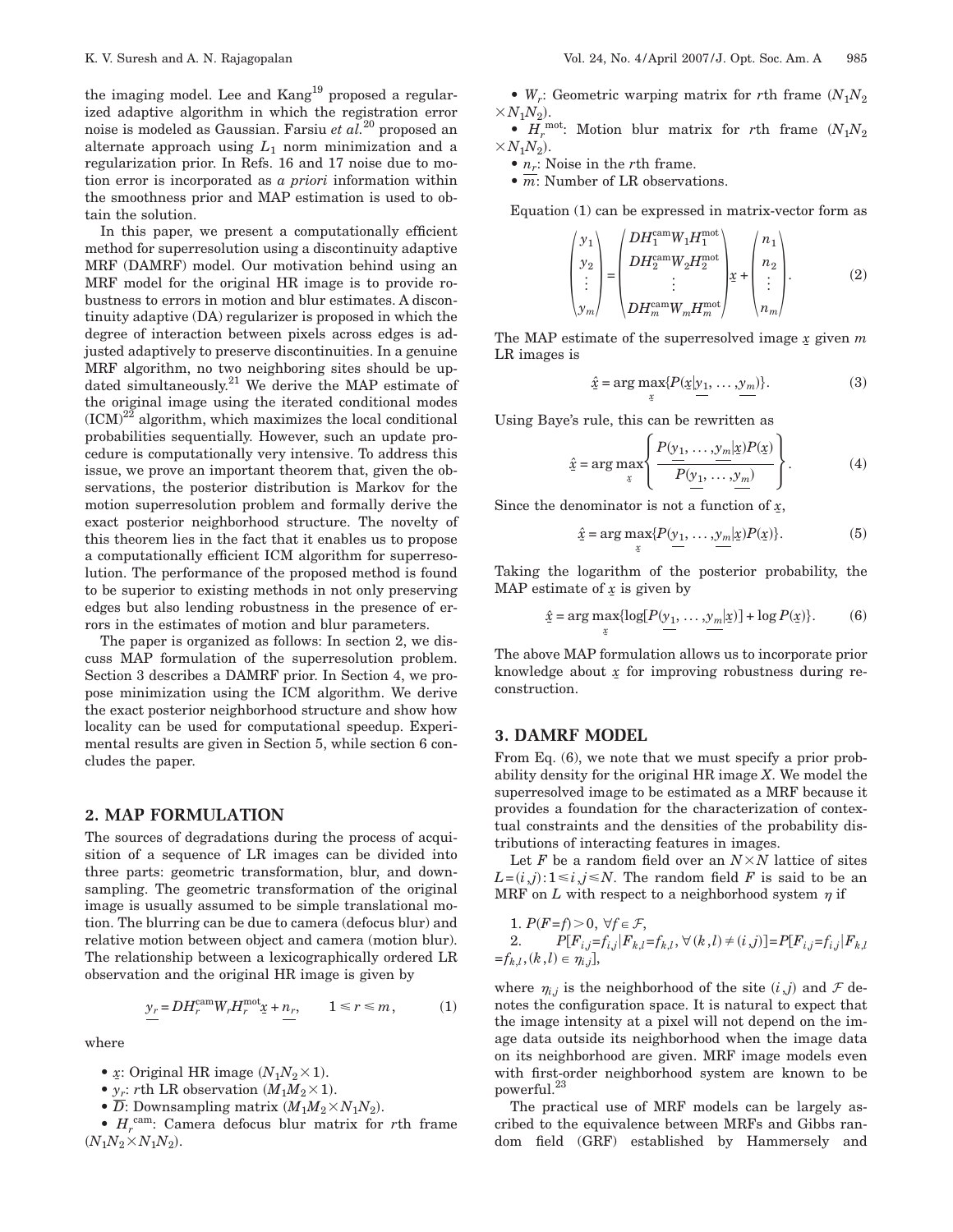Clifford.<sup>24</sup> The theorem states that  $F$  is an MRF on  $L$  with respect to neighborhood  $\eta$  if and only if *F* is a Gibbs random field on *L*. That is,

$$
P[E = f] = (1/Z) \exp\{-U(f)\},\tag{7}
$$

where *Z* is the partition function given by  $Z = \sum_f \exp\{$ *−U*(*f*)} and *U*(*f*) is the energy function, which is given by

$$
U(\underline{f}) = \sum_{c \in C} V_c(\underline{f}).
$$
 (8)

Here,  $c$  is called the clique of the pair  $(L, \eta)$ , which is a subset of sites in *L* in which all pairs of sites are mutual neighbors. The set *C* is the set of all cliques. Since we model the HR image *X* as an MRF, we can write

$$
P[\underline{X} = \underline{x}] = (1/Z) \exp{-U(\underline{x})}, \tag{9}
$$

where

$$
U(\underline{x}) = \sum_{c \in C} V_c(\underline{x}). \tag{10}
$$

The choice of the clique potential  $V_c(\underline{x})$  is crucial, as it embeds important prior information about the image to be reconstructed. The prior model can be chosen as

$$
\sum_{c \in C} V_c(\underline{x}) = \sum_{c \in C} g(d_c \underline{x}),
$$

where  $d_c x$  is a local spatial activity measure of the image and has a small value in smooth regions and a large value at edges.

A common choice for the prior is a Gauss–Markov random-field model, $^{17}$  which has the form

$$
g(n) = n^2.
$$

This image model can result in a blurred estimate of *X*, particularly along edges, owing to oversmoothing. Geman and  $Geman<sup>24</sup>$  introduced line fields for preserving edges. But the use of line fields which are binary valued makes the problem nondifferentiable. Stevenson and Schultz<sup>16</sup> used a discontinuity preserving model of the form

$$
g(n) = \begin{cases} n^2 & |n| \le T \\ 2T(|n| - T) + T^2 & |n| > T \end{cases}
$$

where *T* is the threshold parameter separating the quadratic and linear regions. This choice of  $g(n)$  leads to the HMRF. The threshold, which is dependent on factors like image content and inherent noise, has to be tuned for each individual case, which is impractical. If fixed at low values, the threshold lets in noise, whereas at high values it penalizes weak edges.

We propose to use a DAMRF model in which the degree of interaction between pixels across edges is adjusted adaptively in order to preserve discontinuities. A necessary condition for any regularization model to be adaptive to discontinuities $^{21}$  is

$$
\lim_{n \to \infty} |g'(n)| = \lim_{n \to \infty} |2nh(n)| = C,\tag{11}
$$

where  $n$  is the difference between neighboring pixel values and  $C \in [0,\infty)$  is a constant. We propose to choose  $g(n)$ as

$$
g(n) = \gamma - \gamma e^{-n^2/\gamma}.\tag{12}
$$

Figure 1 shows the function defined by Eq. (12). It is convex in the band  $B_{\gamma} = (-\sqrt{\gamma/2}, \sqrt{\gamma/2})$  and nonconvex outside. The DA function allows the smoothing strength to increase monotonically as *n* increases within the band  $B_{\gamma}$ , thus smoothing out noise. Outside this band, smoothing decreases as *n* increases, thereby preserving the discontinuities. Using this DA function and assuming a firstorder MRF neighborhood, we have

$$
\sum_{c \in C} V_c(\underline{x}) = \sum_{i=1}^{N_1} \sum_{j=1}^{N_2} 4 * \gamma - \gamma \exp[-(x(i,j) - x(i,j-1))^2/\gamma] \n- \gamma \exp[-(x(i,j) - x(i,j+1))^2/\gamma] - \gamma \exp[-(x(i,j) - x(i-1,j))^2/\gamma] - \gamma \exp[-(x(i,j) - x(i+1,j))^2/\gamma],
$$
\n(13)

$$
P(\underline{X} = \underline{x}) = (1/Z) \exp\left\{-\sum_{c \in C} V_c(\underline{x})\right\},\tag{14}
$$

where  $\Sigma_{c\in C}V_c(\underline{x})$  is given by Eq. (13). Using the observation model in Eq. (1) and the fact that the noise fields are statistically independent of *X* and as well as each other, we have

$$
P[Y_1 = y_1, ..., Y_m = y_m | X = x]
$$
  
= 
$$
\frac{1}{(2\pi\sigma^2)^{m(M_1M_2/2)}} \exp\left\{-\sum_{r=1}^m \frac{\|y_r - DH_r^{\text{cam}} W_r H_r^{\text{mot}} x\|^2}{2\sigma^2}\right\},
$$
(15)

where  $\sigma^2$  is the variance of the observation noise. From Eqs. (14) and (15), the posterior distribution can be written as

$$
P[\underline{X} = \underline{x} | \underline{Y_1} = \underline{y_1}, \dots, \underline{Y_m} = \underline{y_m}] = K \exp\{-U^p(\underline{x})\}, \quad (16)
$$

where the posterior energy function  $U^p(x)$  is given by



Fig. 1. Discontinuity adaptive function.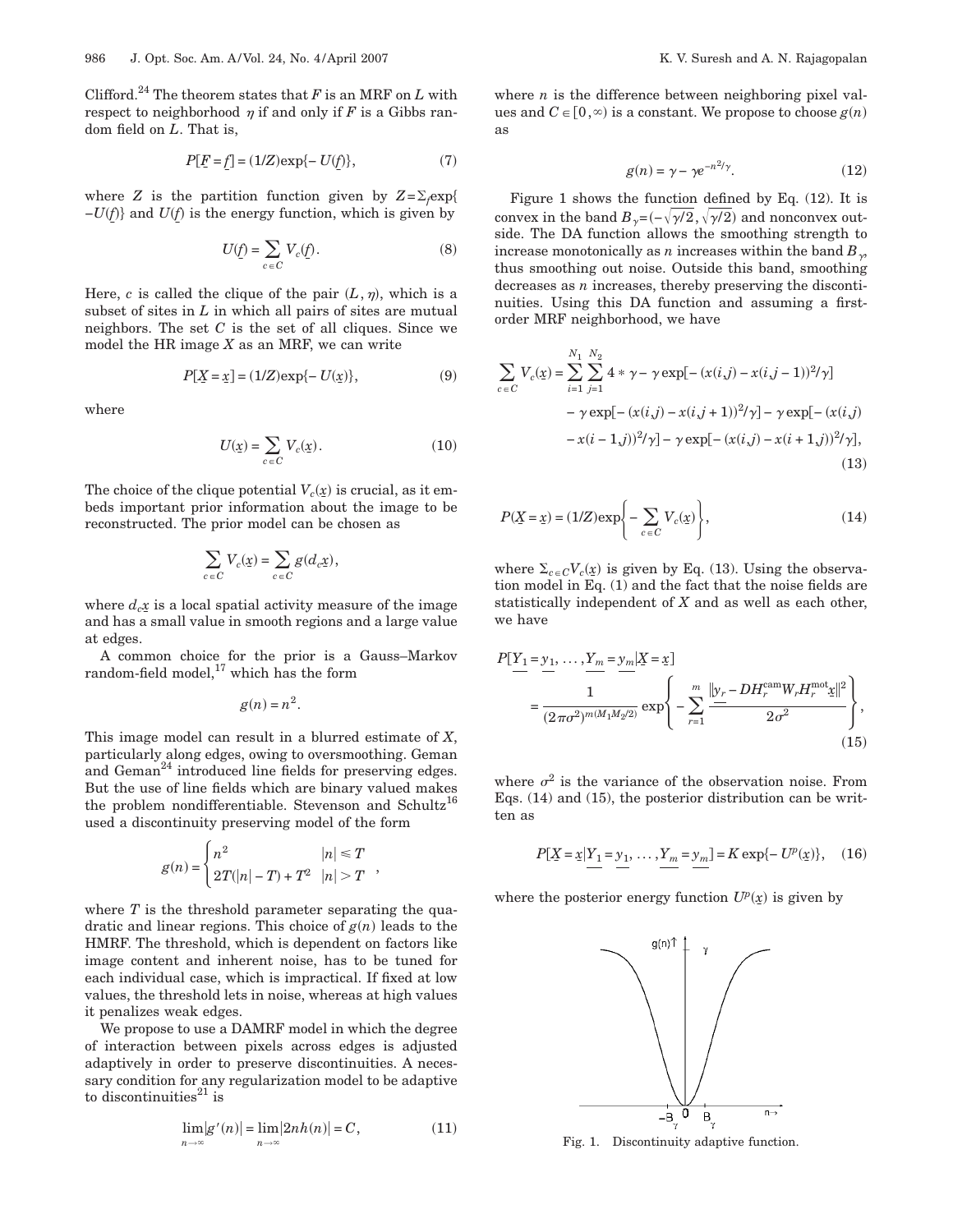$$
U^{p}(\underline{x}) = \sum_{r=1}^{m} \frac{\|y_{r} - DH^{camp}_{r}W_{r}H^{mot}_{r}\underline{x}\|^{2}}{2\sigma^{2}}
$$
  
+  $\lambda \sum_{i=1}^{N_{1}} \sum_{j=1}^{N_{2}} 4 * \gamma - \gamma \exp[-(x(i,j) - x(i,j-1))^{2}/\gamma]$   
-  $\gamma \exp[-(x(i,j) - x(i,j+1))^{2}/\gamma] - \gamma \exp[-(x(i,j) - x(i-1,j))^{2}/\gamma],$   
-  $x(i-1,j))^{2}/\gamma] - \gamma \exp[-(x(i,j) - x(i+1,j))^{2}/\gamma],$  (17)

and  $K$  is a normalizing constant. The parameter  $\lambda$  corresponds to the weight of the smoothness term. Thus, computing the MAP estimate of *X* is equivalent to minimizing  $U^p(\underline{x})$ .

## **4. ICM ALGORITHM**

In this section, we consider the problem of minimizing the energy function  $U^p(\underline{x})$  sequentially. It is a well-known fact that in a genuine MRF algorithm, no two neighboring sites should be updated simultaneously.<sup>21</sup> The ICM is a deterministic algorithm that maximizes local conditional probabilities sequentially using a "greedy" strategy. Given the LR observations  $y_r$  and the labels  $x_{\mathcal{F}-\{i\}}$  of the HR image  $X$ , we propose to use ICM to sequentially update  $x_i^k$  to  $x_i^{k+1}$  by maximizing  $P(x_i|y_r, x_{\mathcal{F}-\{i\}})$ , the posterior probability. The initial estimate of the superresolved image can be taken as the average of the bilinearly upsampled and aligned input images. Each pixel  $x_i^k$  is updated to a new value such that the energy  $U^p(x)$  is minimum over all values of  $x_i$ . Because the DA function (Fig. 1) is nonconvex, the overall cost function is also nonconvex. To alleviate the effect of local minima, we use deterministic annealing for optimization. The overall cost function is made approximately convex initially by choosing a large value of  $\gamma$ . This is decreased gradually after every iteration until convergence. As the iterations progress, the effect of smoothness decreases, thereby preserving sharp features in the image. The algorithm is given below.

Calculate the initial estimate  $X(0)$  as the average of the bilinearly upsampled and aligned images.

for  $l=1$  to  $k$ , do begin for  $i = 1:N_1, j = 1:N_2$ , do begin old\_value= $X_{i,j}$ , new\_value=0; REPEAT  $X_{i,j}$ =new\_value; if  $U^p(x(\text{new_value})) \leq U^p(x(\text{old_value}))$ then set  $x(old_value) = x(new_value);$  $U^p(x(\text{old_value}) = U^p(x(\text{new_value}))),$ else  $X_{i,j}$ = old\_value; new\_value=new\_value+ $\delta$ ; UNTIL new\_value $>$ maximum allowed gray level =255 end

 $\gamma_{\text{new}}=r*\gamma_{\text{old}};$ end Set  $\hat{X} = X$ (new);  $\delta$  is the increment in gray value,  $r$  is a constant less than unity, and *k* is the number of iterations.

It must be noted that a direct implementation of the ICM algorithm will be computationally very intensive, as we need to calculate the energy  $U^p(x)$  over the whole image for every new value of a pixel. To arrive at a computationally efficient algorithm, it is important to examine whether the posterior distribution possesses the locality property. The posterior distribution must have a reasonable neighborhood structure as an MRF so that it can accommodate the computational load of the problem.

Before we determine the neighborhood for the posterior distribution, we note that warping, blurring, and downsampling operations depend on a specific neighborhood. Usually, the defocus blur is modeled as Gaussian with a finite support  $(\pm 3\sigma_b)$ , where  $\sigma_b$  is the blur parameter. The motion blur also has a finite support given by its length *L*. Warping has a finite support of 2 (each pixel is a weighted average of its diagonal neighbors), while downsampling has a support of *q*, where *q* is the resolution factor.

We next derive the neighborhood for the posterior distribution mathematically.

*Theorem*: The posterior neighborhood corresponding to the site  $(i,j)$  in the superresolved image is given by

$$
\eta_{i,j}^p=\eta_{i,j}^x\bigcup_{r=1}^n\left\{\bigcup_{(k,l)\,\in\,\{A-A_r\}}\zeta_{k,l}^{y_r}\right\},
$$

where  $\eta_{i,j}^x$  is the neighborhood in the superresolved image corresponding to the original MRF image model,  $\zeta_{k,l}^{\gamma_r}$  is the set of pixels in the superresolved image that affects the LR image  $y_r$  at site  $(k, l)$ ,  $A = \{(k, l) : 1 \leq k, l\} \leq M_1 M_2\}$ , and  $A_r = \{(k, l) : (i, j) \in \mathcal{L}_{k, l}^{y_r} \}.$ 

*Proof*: The conditional probability of  $X_{i,j}$  given all the *m* observations is

$$
P[X_{i,j} = x_{i,j}; 1 \leq (i,j) \leq N_1 N_2 | Y_1 = y_1, \dots, Y_m = y_m]
$$
  
= 
$$
P[X_{i,j} = x_{i,j} | X_{k,l} = x_{k,l}; 1 \leq (k,l) \leq N_1 N_2, (k,l)
$$
  

$$
\neq (i,j); Y_1 = y_1, \dots, Y_m = y_m] P[X_{k,l}
$$
  
= 
$$
x_{k,l}; 1 \leq (k,l) \leq N_1 N_2, (k,l)
$$
  

$$
\neq (i,j) | Y_1 = y_1, \dots, Y_m = y_m].
$$

Using Eq. (16), we obtain

$$
P[X_{i,j} = x_{i,j} | X_{k,l} = x_{k,l}; 1 \le (k,l) \le N_1 N_2, (k,l)
$$
  
\n
$$
\ne (i,j); Y_1 = y_1, ..., Y_m = y_m]
$$
  
\n
$$
= \frac{\exp\{-U^p(\mathbf{x})\}}{\sum_{x_{i,j} = \text{all possible levels}} \exp\{-U^p(\mathbf{x})\}}.
$$
 (18)

Define the vectors

$$
\Psi' = \frac{1}{\sqrt{2}\sigma} (y_r - DH_r^{\text{cam}} W_r H_r^{\text{mot}} \mathbf{x}), \qquad 1 \le r \le m. \tag{19}
$$

By notation  $\psi_{i,j}$  is the  $[(i-1)M_1M_2+j]$ th element of vector  $\psi$ . The posterior energy function can then be written as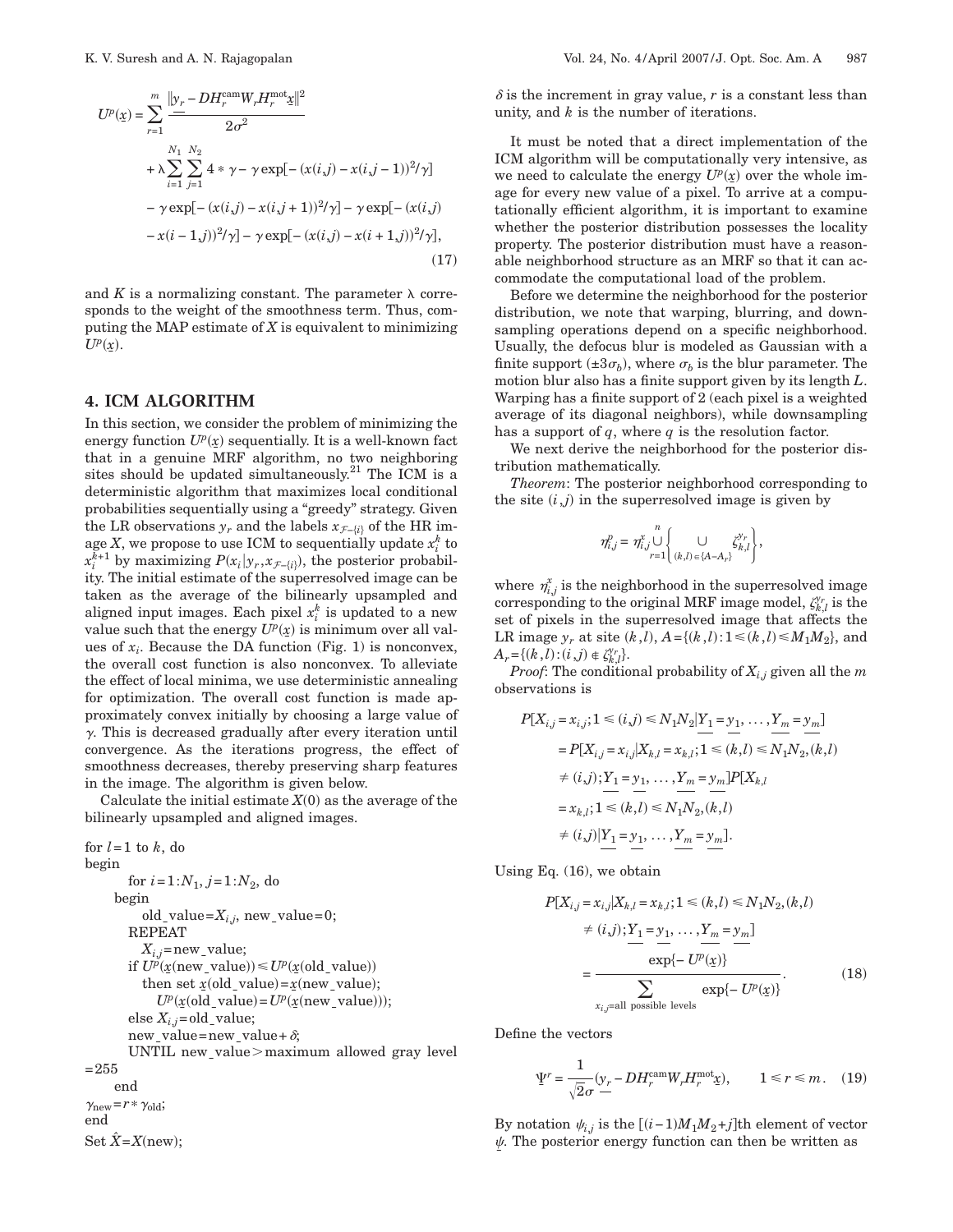$$
U^{p}(\underline{x}) = \sum_{r=1}^{m} \sum_{1 \le (k,l) \le M_1 M_2} \underline{\psi_{k,l}}^2 + \sum_{c \in C} V_c(\underline{x}). \tag{20}
$$

We can then decompose the energy function as

$$
U^{p}(\underline{x}) = \sum_{r=1}^{m} \sum_{\{A-A_{r}\}} \underline{\psi_{k,l}}^{2} + \sum_{c \in C, (i,j) \in c} V_{c}(\underline{x}) + \sum_{r=1}^{m} \sum_{\{A_{r}\}} \underline{\psi_{k,l}}^{2} + \sum_{c \in C, (i,j) \in c} V_{c}(\underline{x}).
$$
\n(21)

Substituting Eq. (21) into Eq. (18) and canceling terms common to the numerator and the denominator, we obtain

$$
P[X_{i,j} = x_{i,j}|X_{k,l} = x_{k,l}; 1 \le (k,l) \le N_1 N_2, (k,l)
$$
  
\n
$$
\ne (i,j); Y_1 = y_1, ..., Y_m = y_m]
$$
  
\n
$$
\frac{1}{\sqrt{m}} \sum_{r=1}^{m} \sum_{\{A-A_r\}} \psi_{k,l}^2 - \sum_{c \in C, (i,j) \in c} V_c(\underline{x})
$$
  
\n
$$
\sum_{x_{i,j}} \exp\left\{-\sum_{r=1}^{m} \sum_{\{A-A_r\}} \psi_{k,l}^2 - \sum_{c \in C, (i,j) \in c} V_x(\underline{x})\right\},
$$

where  $\{A - A_r\}$  =  $\{(k, l)$  in the LR observation  $y_r$ : $(i, j) \in \zeta_{k,l}^{y_r}$ . Each of these  $(k, l)$  in  $y_r$  has a finite neighborhood  $\zeta_{k, l}^{y_r}$  in the HR image. Hence, the posterior neighborhood structure corresponding to site  $(i,j)$  is

$$
\eta_{i,j}^p = \eta_{i,j}^x \bigcup_{r=1}^m \left\{\bigcup_{(k,l) \,\in \,\{A-A_r\}} \zeta_{k,l}^{y_r}\right\}.
$$

For purpose of illustration, we show an example corresponding to the following case: HR image of dimension 8  $\times$  8 pixels, *q*=2,  $\sigma_b$ =1/3 (a 3  $\times$  3 kernel), and *L*=3. We assume subpixel warping in the forward direction by an amount  $(\delta_x, \delta_y)$ . Since the generation of LR observations from HR image involves blurring due to motion, warping, blurring due to camera defocus, and downsampling, we compute the neighborhood  $\zeta_{k,l}^{y_r}$  by examining the support for each operation. The shaded portion in Fig. 2(a) shows the site  $(k, l)$  in the LR image  $y_r$ , and Figs. 2(b)–2(e) show the support for each of the operations. Note that  $\zeta_{k,l}^{\text{samp}}$ ,  $\zeta_{k,l}^{\text{cam}}, \zeta_{k,l}^{\text{warp}},$  and  $\zeta_{k,l}^{\text{mot}}$  are the supports for downsampling, camera defocus blur, warping, and blurring due to motion, respectively. Figure 2(e) is the overall neighborhood  $\zeta_{k,l}^{\gamma_r}$ for the site  $(k, l)$ .

In Fig. 3, for site  $(i, j)$  we indicate the sequence of steps leading to the set  ${A - A_r}$  in the LR observation  $y_r$ . From Fig.  $2(e)$  we note that each  $(k, l)$  has a finite neighborhood  $\zeta_{k,l}^{y_r}$  in the HR image. The union of all these  $\zeta_{k,l}^{y_r}$ 's over all the LR observations along with the original MRF neighborhood yields the overall posterior neighborhood. This neighborhood is finite and is much smaller than the actual image dimensions.

Based on the posterior neighborhood, the ICM algorithm proposed earlier in this section can be implemented very efficiently. Note that the blurring operation due to motion involves *L* multiplications and  $(L-1)$  additions; warping using bilinear interpolation needs 8 multiplications and 7 additions; blurring due to defocusing needs  $(\Delta+1)^2$  multiplications and  $((\Delta+1)^2-1)$  additions, where



Fig. 2. Pictorial representation of the neighborhood for different operations. (a) Site  $(k, l)$  in LR image of size  $4 \times 4$  pixels. Neighborhood structure after (b) downsampling  $(\zeta_{k,l}^{\text{samp}})$ , (c) defocus blurring  $(\zeta_{k,l}^{\text{cam}})$ , (d) warping  $(\zeta_{k,l}^{\text{warp}})$ , and (e) motion blurring  $(\zeta_{k,l}^{\text{mot}})$ .



Fig. 3. Illustration of the set  $\{A-A_r\}$  for the case of  $q=2$ ,  $\sigma_b$ =0.33, and  $L=3$ . (a) Pixel  $(i,j)$  in HR image of size  $8\times 8$  pixels. Neighborhood structure after (b) motion blurring, (c) warping, (d) defocus blurring, and (e) downsampling.

 $\Delta = 2$  ceil(3 $\sigma_b$ ); and downsampling involves 1 multiplication and  $(q^2-1)$  additions. When the pixel  $x(i,j)$  is changed, the number of computations required to determine the first term in  $U^p(x)$  [Eq. (17)] without the locality criterion is given in column 2 of Table 1. [Note that computation of the prior term in  $U^p(x)$  effectively involves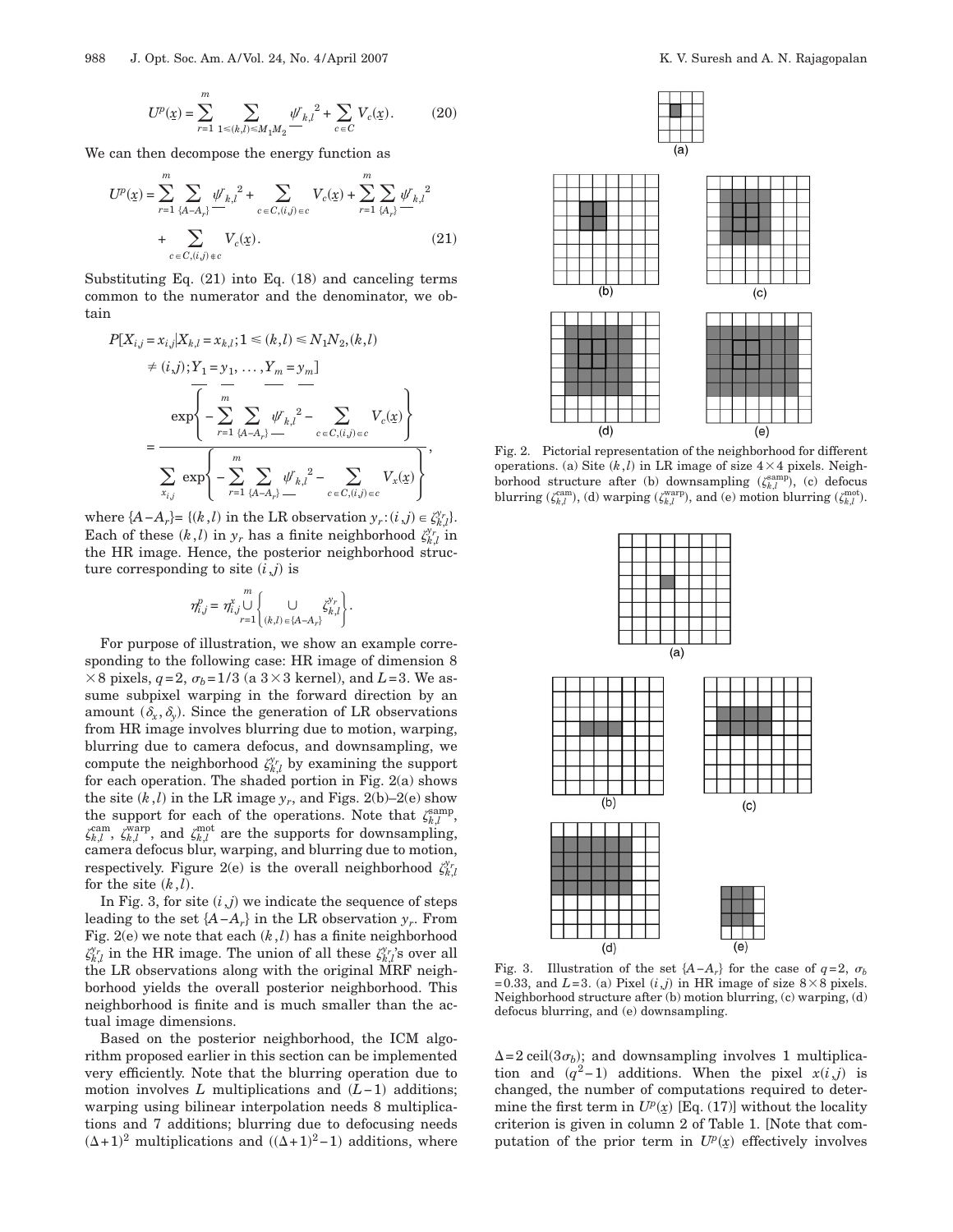only the four neighbors of  $x(i,j)$ . For each of the operations in Table 1, the first and the second row correspond to the required number of multiplications and additions, respectively. For large  $N_1$  and  $N_2$ , the computational load for ICM (without locality) will be intensive. However, as shown in Fig. 3, the pixels that are actually affected are, in fact, very few. The computational requirement for the proposed ICM algorithm that utilizes this locality constraint is significantly less (column 3 of Table 1), rendering it computationally attractive.

## **5. EXPERIMENTAL RESULTS**

In this section, we demonstrate the effectiveness of the proposed DAMRF method for the superresolution problem. In all the experiments, we consider resolution improvement by a factor of 2. The method is tested on synthetic as well as real images. The values chosen for the various parameters in the ICM algorithm were  $\lambda = 0.001$ ,  $\gamma=300$ ,  $r=0.95$ ,  $k=5$ , and  $\delta=10$ . Initially, we assumed that accurate motion and blur estimates are available. In the later part, we analyzed the effect of errors in the estimates of these parameters.

We first compare the performance of the proposed algorithm (which uses a model for the HR image) with those that do not use a model. We start with a single highquality image of size  $140 \times 140$  pixels shown in Fig. 4(a), from which we generate four geometrically warped, blurred, and downsampled images of size  $70\times70$  pixels. To each LR image, independent white Gaussian noise of variance 5 was added. Warping to the subpixel level was done using bilinear interpolation. We used a Gaussian kernel with standard deviation 0.33 for camera defocus blur and a horizontal 1-D window of length 3 for motion blur. Figure 4(b) shows one of the degraded LR images, and Fig. 4(c) shows the bilinearly upsampled image. Figures 4(d)–4(f) show the reconstructed images using leastsquares  $(LS)$  technique, $^{25}$  regularized least squares  $(RLS),^{25}$  and the ICM algorithm based on DAMRF, respectively. Note that the proposed method yields the best re-

**Table 1. Comparison of Computational Requirements**

| Operation        | <b>ICM</b><br>(Without Locality)   | <b>ICM</b><br>(With Locality)                                                                                                                      |
|------------------|------------------------------------|----------------------------------------------------------------------------------------------------------------------------------------------------|
| Motion blurring  | $N_1N_2 \cdot L$                   | $L \cdot L$                                                                                                                                        |
|                  | $N_2N_2 \cdot (L-1)$               | $L \cdot (L-1)$                                                                                                                                    |
| Warping          | $N_1N_2\cdot 8$                    | $2(L+1)\cdot 8$                                                                                                                                    |
|                  | $N_1N_2\cdot 7$                    | $2(L+1)\cdot 7$                                                                                                                                    |
| Defocus blurring | $N_1N_2\cdot(\Delta+1)^2$          | $(2+\Delta)(L+1+\Delta)\cdot(\Delta+1)^2$                                                                                                          |
|                  | $N_1N_2 \cdot [(\Delta+1)^2-1]$    | $(2+\Delta)(L+1+\Delta)\cdot[(\Delta+1)^2-1]$                                                                                                      |
| Downsampling     | $\frac{N_1 N_2}{q^2}\cdot 1$       | $\left[\operatorname{ceil}\left(\frac{2+\Delta}{a}\right)+1\right]\operatorname{ceil}\left(\frac{L+1+\Delta}{a}\right)+1\right]\cdot 1$            |
|                  | $\frac{N_1N_2}{a^2} \cdot (q^2-1)$ | $\left[\operatorname{ceil}\left(\frac{2+\Delta}{q}\right)+1\right]\left[\operatorname{ceil}\left(\frac{L+1+\Delta}{q}\right)+1\right]\cdot(q^2-1)$ |





Fig. 4. Comparison among LS, RLS, and DAMRF. (a) Original, (b) LR observation, and (c) bilinear interpolation result. Superresolved image corresponding to (d) LS, (e) RLS, and (f) DAMRF.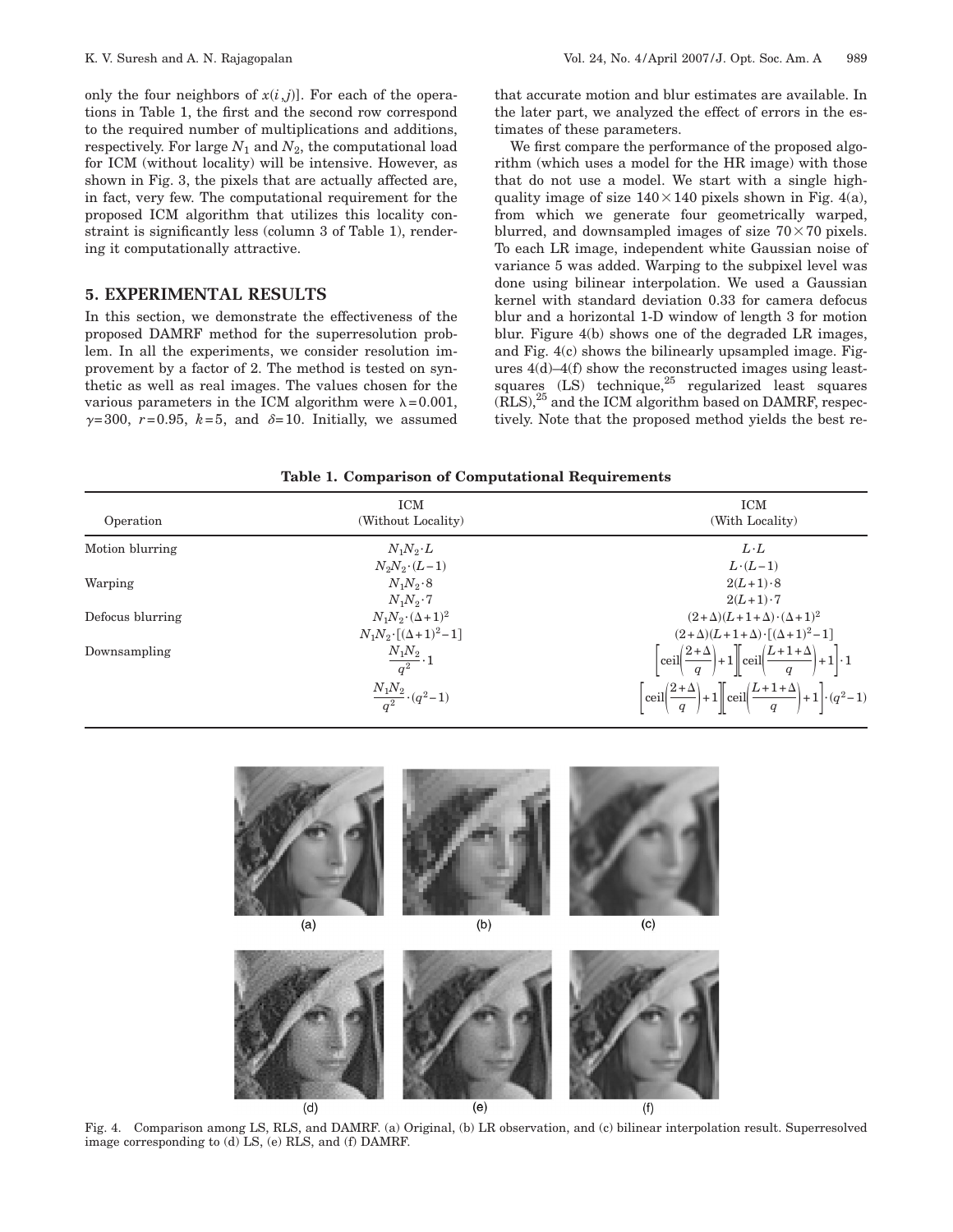**Table 2. Comparison among LS, RLS, and DAMRF Methods**

| Method                    | $\sigma^2 = 2.25$ | $\sigma^2 = 5$ | $\sigma^2$ =16 |
|---------------------------|-------------------|----------------|----------------|
| Least squares             | 110.47            | 261.21         | 927.8          |
| Regularized least squares | 50.07             | 56.74          | 81.50          |
| <b>DAMRF</b>              | 19.37             | 26.45          | 46.03          |

sult [Fig. 4(f)]. The mean-squared error (MSE) per pixel is given in Table 2 for the three methods for different noise variances. The MSE is lowest for the proposed algorithm.

Next, we compare the performance of the proposed technique that uses DAMRF with that of  $GMRF^{17}$  and HMRF.<sup>16</sup> We start with a HR image of size 100  $\times$  100 pixels as shown in Fig. 5(a). Four LR observations were obtained synthetically as explained in the previous experiment. We assumed a defocus blur with  $\sigma_b$ =0.33 and noise variance 16. Figure 5(b) shows one of the LR observations, and Fig. 5(c) is the result obtained using bilinear interpolation. Figures 5(d)–5(f) show reconstructed images using GMRF, HMRF, and the proposed DAMRF method, respectively. A fine-tuned threshold value of *T* =1 was used for HMRF. The GMRF method reduces noise but leads to oversmoothing. In comparison with GMRF, HMRF yields slightly better results. However, the reconstructed image output using DAMRF is the best. It is less noisy and has more distinctly defined edges. This is clearly evident from the error images shown in Figs.  $5(g)$ – $5(i)$ . Among the three models, the error between the original and the reconstructed image using the proposed DAMRF model is the lowest.

In the next experiment, we evaluate the performance of our method in the presence of parameter estimation errors. First, we performed an experiment to evaluate the performance of the algorithm when the motion estimates are in error. Although the subpixel motion information of the simulated LR images is known accurately, we assumed that the estimation of the subpixel motion is incorrect. Four LR observations were generated from a single HR "pepper" image with motion parameters (0,0), (0,0.5), (0.5,0), and (0.5,0.5). During reconstruction, the above motion parameters were deliberately fed incorrectly as (0,0), (0,0.4), (0.4,0), and (0.5,0.4). Figure 6(a) shows the original image, and Fig. 6(b) shows the output of the algorithm. Note that despite motion errors, the superresolved image looks good. Next, we considered error in blur estimation. While generating the LR images, we blurred the images with a Gaussian kernel of standard deviation 0.33. However, during reconstruction, the blur estimate was assumed to be uniform of size  $3\times 3$  pixels. Figure 6(c) shows the result of the proposed method for this case. The quality of the reconstructed image is again good.

Next, we demonstrate that the proposed method can be used effectively in real situations also. From the wellknown mobile calendar video sequence, four consecutive frames of dimension  $160 \times 350$  pixels having pure translational motion were taken and downsampled by a factor of 2 to obtain the LR observations. Figure 7(a) shows one such frame. Motion estimates were obtained using the technique proposed by Peleg and Irani.<sup>15</sup> The defocus blur was approximated as Gaussian. The motion blur was neglected as it was small. The output of the proposed algo-



Fig. 5. (a) Original image. (b) One of the LR observations. Results corresponding to (c) bilinear interpolation, (d) GMRF, (e) HMRF, and (f) DAMRF. Error image corresponding to (g) GMRF, (h) HMRF, and (i) DAMRF.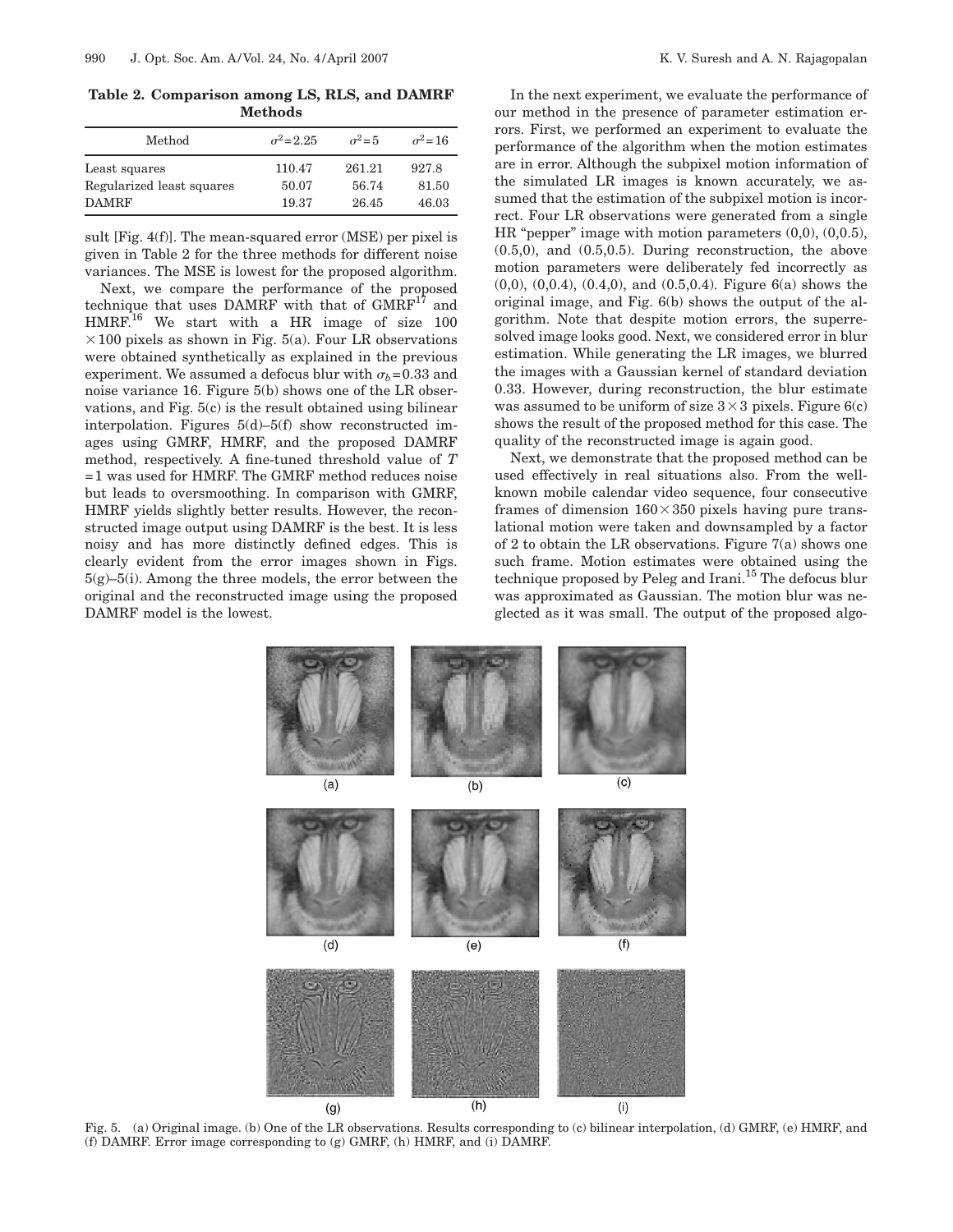

Fig. 6. (a) Original image. (b) Output with motion estimation error. (c) Output with error in blur estimation.





Fig. 7. Results for the mobile calendar sequence. (a) LR observation and (b) DAMRF output.

rithm using four LR frames is shown in Fig. 7(b). There is considerable improvement in the overall quality of the image. The numerals become readable in the calendar after superresolution.

Finally, we considered a difficult example from a real traffic video sequence to test the robustness of the proposed method in comparison with other methods. The objective was to superresolve the license plate number of a moving car, given LR frames captured by a handy cam from a height of about 20 feet. The license plate of the car from the LR frames was cropped manually, and one of these frames is shown in Fig. 8(a). Note that it is quite difficult to decipher the number from the LR frame. Since the vehicle was moving away from the camera, the motion blur was predominantly in the vertical direction. The motion estimates were computed using the method in Ref. 15. The camera defocus blur was modeled as Gaussian. Note that the motion as well as the blur estimates are known only approximately here. Four consecutive frames of the scene were used to perform superresolution using different techniques. The reconstructed image using the LS technique [Fig. 8(c)] is poor, as it is very sensitive to errors in motion and blur estimates. The result of the



Fig. 8. Results for a real traffic video. (a) Cropped license plate and (b) bilinear interpolation result. Superresolved image using (c) LS, (d) GMRF, (e) HMRF, and (f) DAMRF.

GMRF algorithm shown in Fig. 8(d) is quite blurred. HMRF performs relatively better [Fig. 8(e)], but some of the numbers on the number plate are not easily readable. For example, the second digit "3" can be confused with "9," while the last digit "4" can be misinterpreted as "6." In comparison, the proposed DAMRF algorithm yields the best result, with distinctly defined edges as shown in Fig. 8(f). All the numbers and letters can be read clearly without any ambiguity.

# **6. CONCLUSIONS**

In this paper, we proposed a superresolution algorithm based on a DAMRF prior model. The DAMRF model was shown to be robust to errors in motion and blur estimates while preserving edges. We derived the exact posterior neighborhood structure in the presence of warping, blurring, and downsampling operations. The locality property of the posterior distribution was effectively utilized to reduce the computations significantly. The proposed algorithm was tested on several synthetic and real images, and its performance was found to be very good.

# **ACKNOWLEDGMENT**

The authors thank the reviewers for their constructive and useful comments, which helped in improving the presentation of our work.

Corresponding author K. V. Suresh can be reached by e-mail at sureshkvsit@yahoo.com, A. N. Rajagopalan at raju@ee.iitm.ac.in.